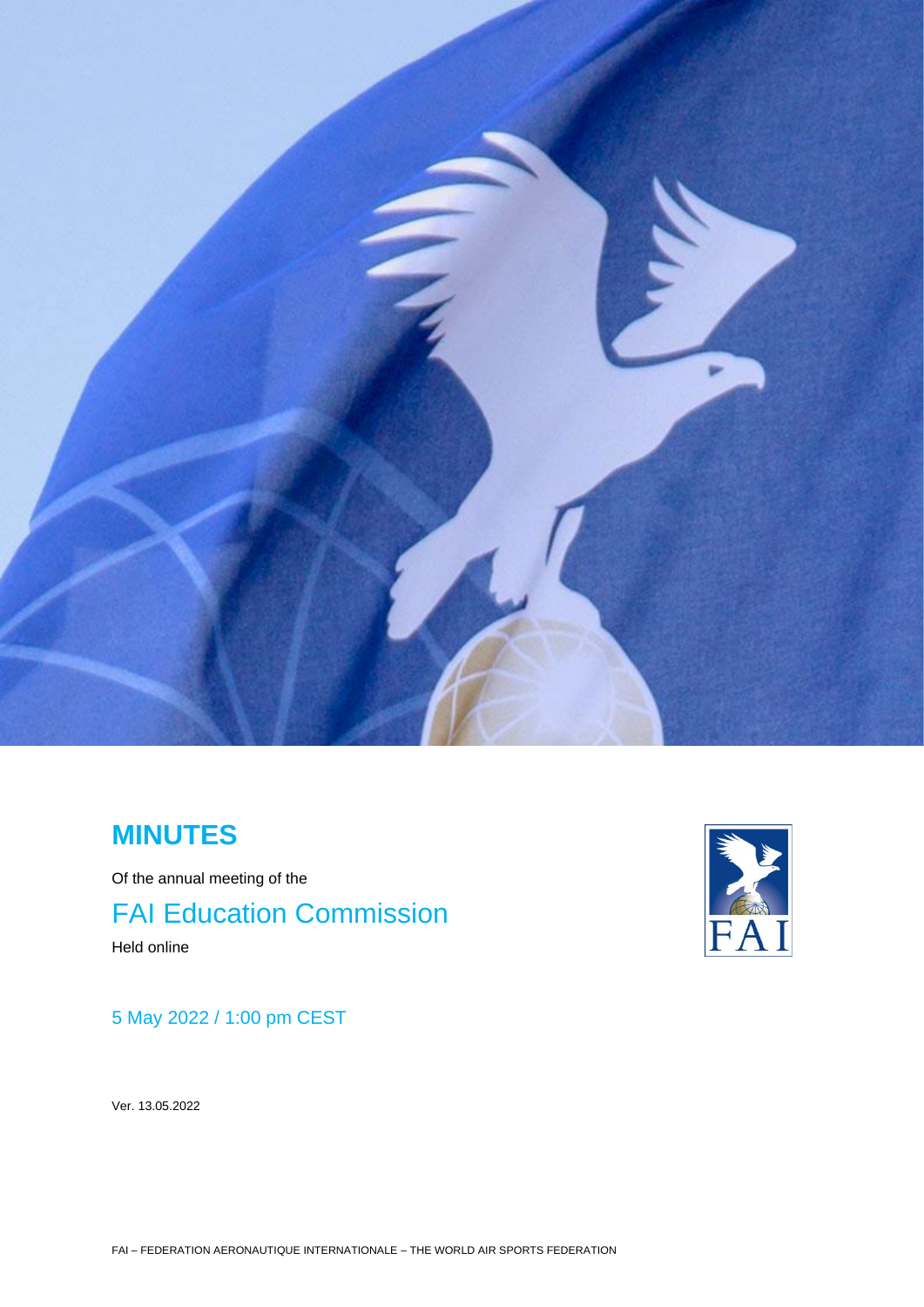# **TABLE OF CONTENTS**

|               | <b>WELCOME AND OPENING REMARKS</b>        | 3 |
|---------------|-------------------------------------------|---|
| $\mathcal{P}$ | <b>MINUTES OF LAST MEETING</b>            | 3 |
| 3             | <b>EDUC PRESIDENT'S REPORT</b>            | 3 |
|               | <b>ELECTIONS OF COMMISSION OFFICERS</b>   | 3 |
| 5             | DRONE PHOTO CONTEST                       | 3 |
| 6             | NAC SUGGESTIONS / PROPOSALS TO THE AGENDA | 3 |
|               | Proposal by ESTONIA<br>6.1                | 3 |
|               | YOUNG ARTISTS CONTEST                     | 4 |
| 8             | <b>AOB</b>                                | 4 |
|               | <b>NEXT MEETING</b>                       |   |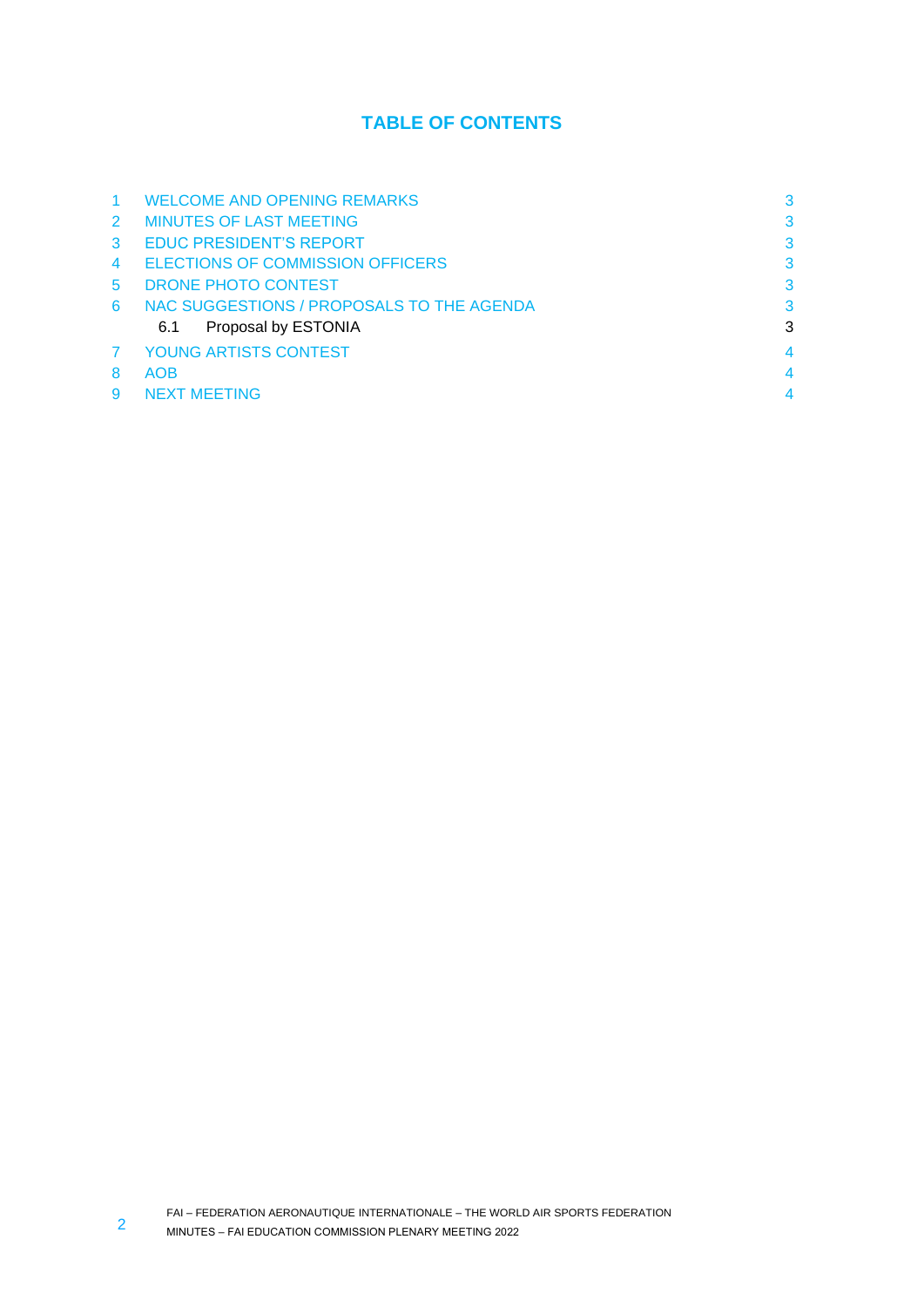#### <span id="page-2-0"></span>**1 WELCOME AND OPENING REMARKS**

The Plenary meeting was called to order at 1:00 pm CEST, 05 May 2022 via zoom, chaired by FAI Education Commission President, Mr Alan TWIGG.

| <b>Title</b> | <b>Family Name</b> | <b>First Name</b> | <b>Country / Commission</b>         | <b>Function</b>           |
|--------------|--------------------|-------------------|-------------------------------------|---------------------------|
|              |                    |                   |                                     |                           |
| Mr.          | Twigg              | Alan              | EduC / FAI Education Commission     | President                 |
|              |                    |                   | GBR                                 | Delegate                  |
| Mr.          | Uska               | Urmas             | EST                                 | Delegate                  |
| Mr.          | Pré                | Roland            | <b>FRA</b>                          | Delegate                  |
| Mr.          | Chau               | Andy              | <b>HKG</b>                          | Delegate                  |
| Ms           | Quagliotti         | Fulvia            | ITA                                 | Delegate                  |
| Mr.          | Kasteleijn         | Michiel           | <b>NED</b>                          | Delegate                  |
| Mrs          | Suresh             | Anisha            | <b>IND</b>                          | Observer                  |
| Mr.          | Principato         | Greg              | <b>USA</b>                          | Observer                  |
| Mr.          | <b>Monks</b>       | David             | FAI                                 | President                 |
| Mrs.         | Vigorito           | Marina            | FAI                                 | <b>Executive Director</b> |
| Mr.          | Haggeney           | <b>Markus</b>     | FAI                                 | <b>Secretary General</b>  |
| Mr.          | Papadopoulos       | Antonis           | CIAM / FAI Aeromodelling Commission | President                 |
| Mr.          | Berlo              | Jacques           | CIG / FAI Rotorcraft Commission     | President                 |
| Mrs          | <b>Rouillon</b>    | Ségolène          | FAI                                 | Head of Administration -  |
|              |                    |                   |                                     | EduC Coordinator          |

### <span id="page-2-1"></span>**2 MINUTES OF LAST MEETING**

Minutes of last meeting were unanimously approved.

## <span id="page-2-2"></span>**3 EDUC PRESIDENT'S REPORT**

See attachment.

## <span id="page-2-3"></span>**4 ELECTIONS OF COMMISSION OFFICERS**

No nominations had been put forward. Mr TWIGG to discuss this further with FAI Office after the meeting and look for potential candidates.

The FAI President suggested to the audience to expand the perceived scope of the FAI Education Commission and explore the synergies possible with the other FAI Commissions.

#### <span id="page-2-4"></span>**5 DRONE PHOTO CONTEST**

Mr CHAU, HKG delegate, presented a proposal for a drone photo contest. The concept was supported by the audience and the details are to be further worked on by Mr CHAU, with the help of FAI Head of Administration, Mrs ROUILLON.

#### <span id="page-2-5"></span>**6 NAC SUGGESTIONS / PROPOSALS TO THE AGENDA**

#### <span id="page-2-6"></span>6.1 PROPOSAL BY ESTONIA

Mr. USKA, EST delegate, presented his idea to create a working group within the FAI Education Commission to investigate latest developments in aviation and ways of promoting them. Mr PRE volunteered to lead that group which would include him, Mr USKA and Mr PRINCIPATO (USA).